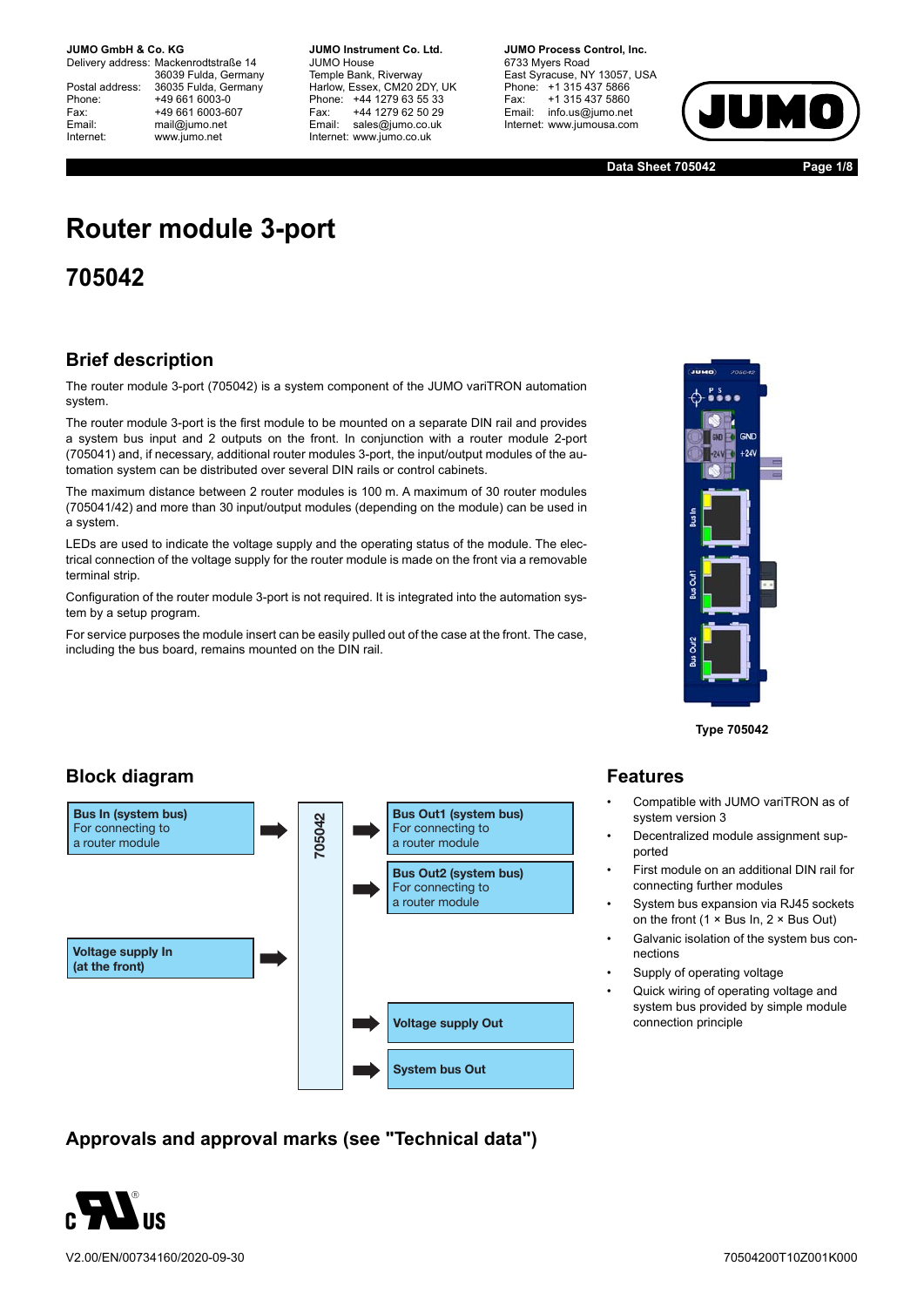Delivery address: Mackenrodtstraße 14 36039 Fulda, Germany Postal address: 36035 Fulda, Germany<br>Phone: +49 661 6003-0 Phone: +49 661 6003-0<br>Fax: +49 661 6003-6 Fax: +49 661 6003-607<br>
Fmail: mail@iumo.net mail@jumo.net Internet: www.jumo.net

**JUMO Instrument Co. Ltd.** JUMO House Temple Bank, Riverway Harlow, Essex, CM20 2DY, UK Phone: +44 1279 63 55 33<br>Fax: +44 1279 62 50 29 Fax: +44 1279 62 50 29<br>Email: sales@iumo.co.uk sales@jumo.co.uk Internet: www.jumo.co.uk

**JUMO Process Control, Inc.** 6733 Myers Road East Syracuse, NY 13057, USA Phone: +1 315 437 5866<br>Fax: +1 315 437 5860 Fax: +1 315 437 5860<br>Email: info.us@jumo.net info.us@jumo.net Internet: www.jumousa.com



**Data Sheet 705042 Page 2/8**

The router module 2-port (705041) is used on the same DIN rail as the central processing unit and enables system bus networking with standard network cables (see Technical Data). The position of the router module 2-port on the DIN rail is freely selectable.

The router module 3-port (705042) is always used as the first module on a separate DIN rail and is designed for system expansion with additional modules. The router module 3-port can also be used to increase the system bus range.

System bus interconnection is only possible with the router modules of the JUMO variTRON system (closed system); conventional Ethernet switch technology cannot be used.

In the illustrated connection example, the voltage supply of the central processing unit and the modules is not shown (terminals +24 V and GND).

# **Description**

#### **Connection example**



- (1) Router module 2-port (705041), attached to JUMO variTRON 500 central processing unit (705002)
- (2) Router module 3-port (705042) with downstream modules
- (3) Router module 3-port (705042) to increase the range
- (4) Router module 3-port (705042) with downstream modules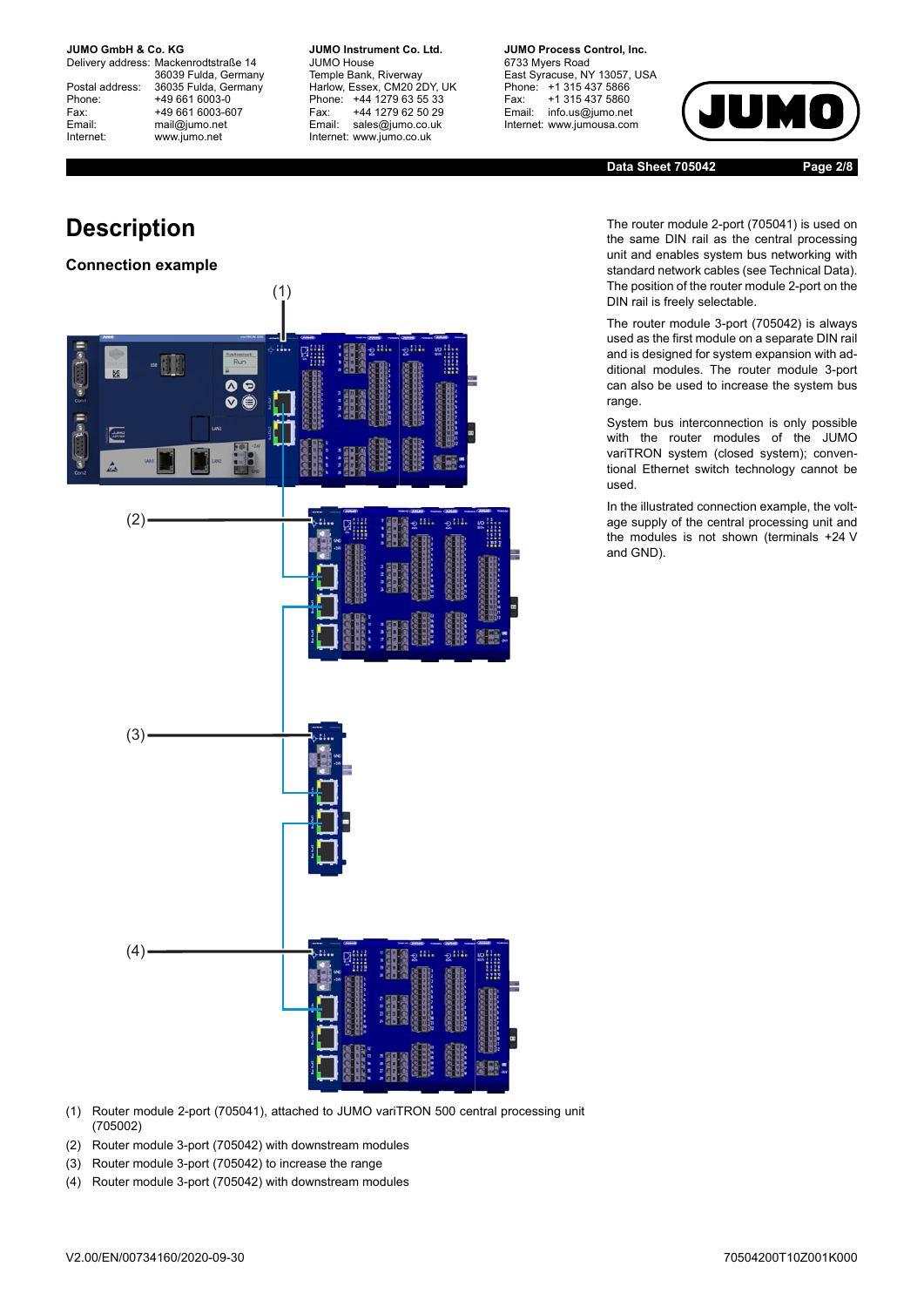Delivery address: Mackenrodtstraße 14 36039 Fulda, Germany<br>Postal address: 36035 Fulda, Germany Phone: +49 661 6003-0<br>
Fax: +49 661 6003-6<br>
Email: mail@jumo.net +49 661 6003-607 Email: mail@jumo.net<br>Internet: www.iumo.net www.jumo.net

**JUMO Instrument Co. Ltd.** JUMO House Temple Bank, Riverway<br>Harlow, Essex, CM20 2DY, UK Phone: +44 1279 63 55 33 Fax: +44 1279 62 50 29<br>Email: sales@jumo.co.uk Internet: www.jumo.co.uk

**JUMO Process Control. Inc.** 6733 Myers Road East Syracuse, NY 13057, USA<br>Phone: +1 315 437 5866<br>Fax: +1 315 437 5860 Email: info.us@jumo.net Internet: www.jumousa.com



**Data Sheet 705042 Page 3/8**

# **Technical data**

### **Interfaces**

| None (side plug connector)                                                                                                         |  |  |
|------------------------------------------------------------------------------------------------------------------------------------|--|--|
| System specific                                                                                                                    |  |  |
|                                                                                                                                    |  |  |
| Connection to an input/output module                                                                                               |  |  |
|                                                                                                                                    |  |  |
| Bus In                                                                                                                             |  |  |
| <b>RJ45</b>                                                                                                                        |  |  |
|                                                                                                                                    |  |  |
| Network cable (patch or crossover cable), at least CAT5 (S/FTP)                                                                    |  |  |
| Connection with a router module 705041 (on the same DIN rail as the central process-<br>ing unit) or 705042 (on separate DIN rail) |  |  |
|                                                                                                                                    |  |  |
| Bus Out1, Bus Out2                                                                                                                 |  |  |
| <b>RJ45</b>                                                                                                                        |  |  |
| 2                                                                                                                                  |  |  |
| Network cable (patch or crossover cable), at least CAT5 (S/FTP)                                                                    |  |  |
| Connection with router modules of the JUMO variTRON automation system                                                              |  |  |
|                                                                                                                                    |  |  |

### **Electrical data**

| Voltage supply                                                    |                                                                         |
|-------------------------------------------------------------------|-------------------------------------------------------------------------|
| Connection                                                        | At the front (removable terminal strip, 2-pole with Push In technology) |
| Voltage                                                           | DC 24 V +25/-20 % SELV                                                  |
| Residual ripple                                                   | 5 %                                                                     |
| Current consumption                                               | 100 mA (at DC 19.2 V)                                                   |
|                                                                   | Current consumption of lined-up modules also has to be considered!      |
| Power consumption                                                 | 2 W                                                                     |
| Conductor cross section on terminals GND and +24 V                |                                                                         |
| Wire or stranded wire without ferrule                             | Min. 1.5 mm <sup>2</sup> , max. 2.5 mm <sup>2</sup>                     |
| Stranded wire with ferrule                                        | Min. 1.5 mm <sup>2</sup> , max, 2.5 mm <sup>2</sup>                     |
| $2 \times$ stranded wire with twin ferrule<br>with plastic collar | 1.5 mm <sup>2</sup>                                                     |
| Stripping length on terminals GND and +24 V                       | $10 \text{ mm}$                                                         |
| Electrical safety                                                 | According to DIN EN 61010-1                                             |
|                                                                   | Overvoltage category III, pollution degree 2                            |
| Protection rating                                                 | $\mathbf{III}$                                                          |
| Electromagnetic compatibility                                     | Acc. to DIN EN 61326-1                                                  |
| Interference emission                                             | Class A - only for industrial use -                                     |
| Interference immunity                                             | Industrial requirement                                                  |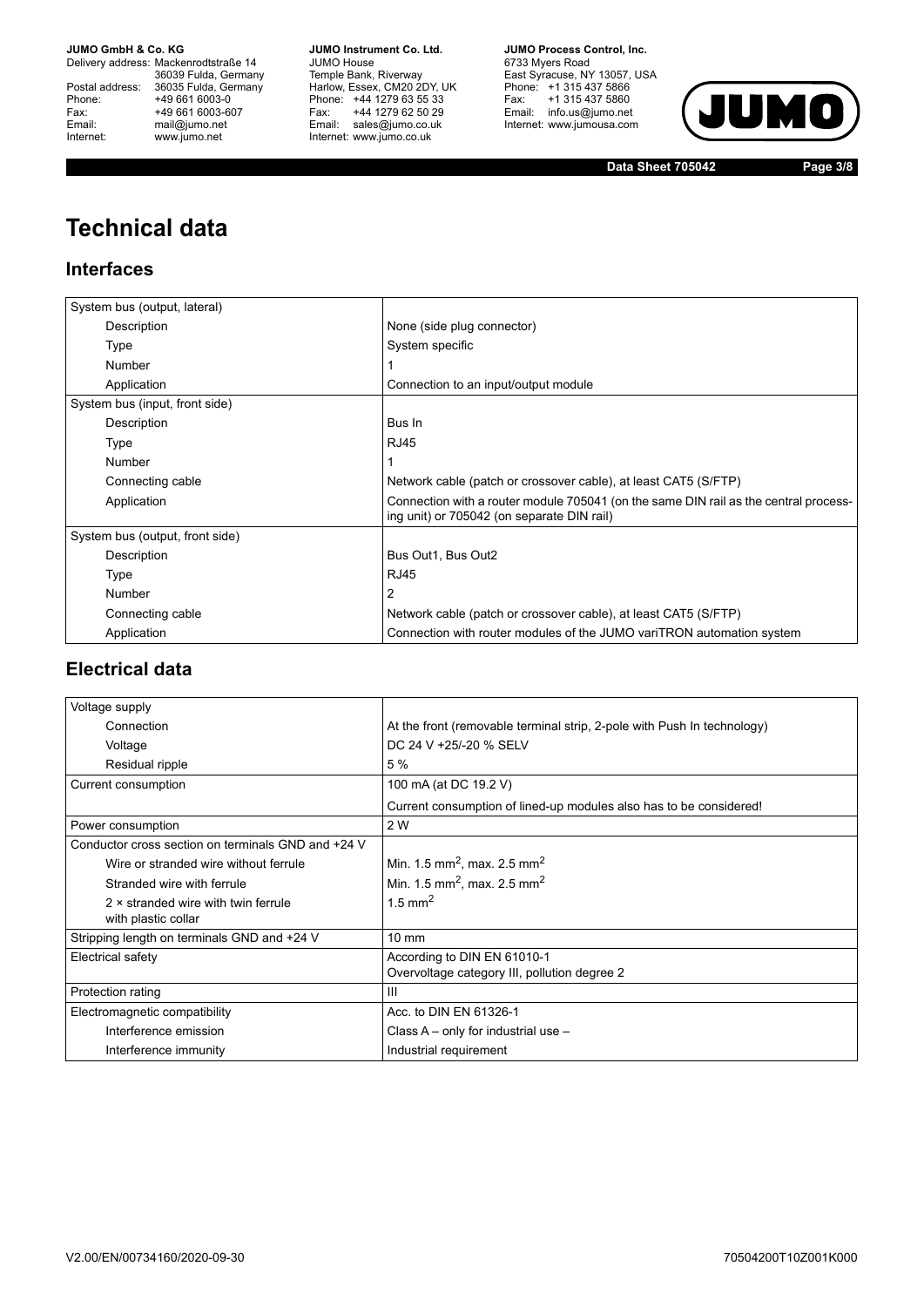Delivery address: Mackenrodtstraße 14 36039 Fulda, Germany<br>Postal address: 36035 Fulda, Germany Phone: +49 661 6003-0<br>
Fax: +49 661 6003-6<br>
Email: mail@jumo.net +49 661 6003-607 Email: mail@jumo.net<br>Internet: www.iumo.net www.jumo.net

**JUMO Instrument Co. Ltd.** JUMO House Temple Bank, Riverway<br>Harlow, Essex, CM20 2DY, UK Phone: +44 1279 63 55 33 Fax: +44 1279 62 50 29<br>Email: sales@jumo.co.uk Internet: www.jumo.co.uk

**JUMO Process Control. Inc.** 6733 Myers Road East Syracuse, NY 13057, USA<br>Phone: +1 315 437 5866<br>Fax: +1 315 437 5860 Email: info.us@jumo.net Internet: www.jumousa.com



**Data Sheet 705042 Page 4/8**

### **Housing and environmental conditions**

| Case type                            | Plastic case for DIN rail mounting in the control cabinet (indoor use); DIN rail acc. to<br>DIN EN 60715, 35 mm × 7.5 mm × 1 mm                                |  |
|--------------------------------------|----------------------------------------------------------------------------------------------------------------------------------------------------------------|--|
| Dimensions ( $W \times H \times D$ ) | 22.5 mm × 103.6 mm × 101.5 mm (without connection elements)                                                                                                    |  |
| Weight                               | Approx. 150 g                                                                                                                                                  |  |
| Protection type                      | IP20, according to DIN EN 60529                                                                                                                                |  |
| Ambient temperature range            | -20 to +55 $^{\circ}$ C                                                                                                                                        |  |
| Storage temperature range            | -40 to +70 $^{\circ}$ C                                                                                                                                        |  |
| Resistance to climatic conditions    | Relative humidity $\leq 90$ % annual average without condensation (climate class 3K3<br>acc. to DIN EN 60721-3-3 with extended temperature and humidity range) |  |
| Site altitude                        | Up to 2000 m above sea level                                                                                                                                   |  |
| Vibration                            | Acc. to DIN EN 60068-2-6, table C.2                                                                                                                            |  |
| Amplitude                            | 0.15 mm from 10 to 58.1 Hz                                                                                                                                     |  |
| Acceleration                         | 20 m/s <sup>2</sup> from 58.1 to 150 Hz                                                                                                                        |  |
| Shock                                | Acc. to DIN EN 60068-2-27, table A.1                                                                                                                           |  |
| Peak acceleration                    | 150 m/s <sup>2</sup>                                                                                                                                           |  |
| Shock duration                       | $11 \text{ ms}$                                                                                                                                                |  |

### **Approvals and approval marks**

| Approval mark | <b>Test facility</b>      | Certificate/certification<br>number | <b>Inspection basis</b>                                      | <b>Valid for</b> |
|---------------|---------------------------|-------------------------------------|--------------------------------------------------------------|------------------|
| c UL us       | Underwriters Laboratories | E201387                             | UL 61010-1 (3. Ed.).<br>CAN/CSA-22.2<br>No. 61010-1 (3. Ed.) | All types        |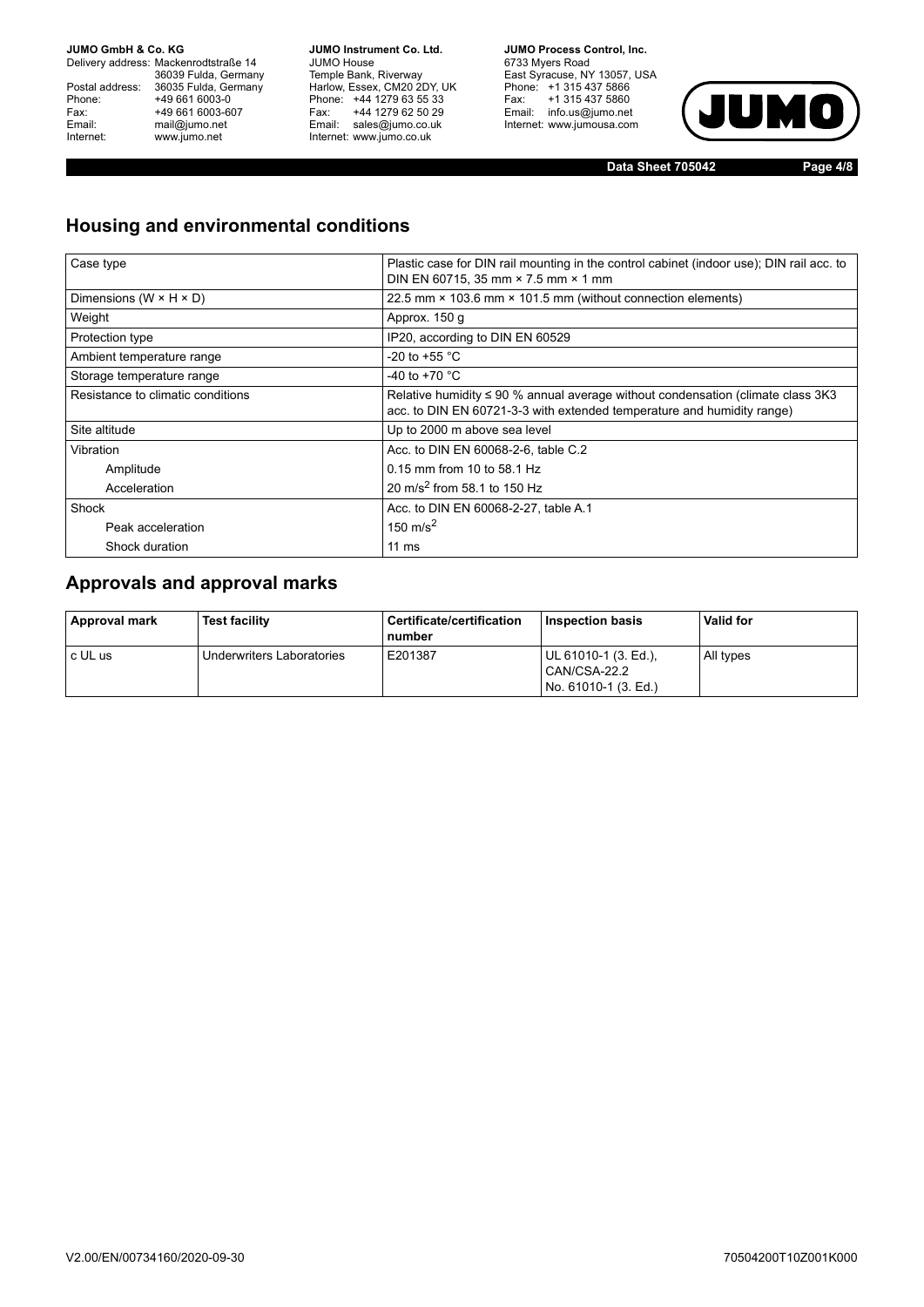Delivery address: Mackenrodtstraße 14 36039 Fulda, Germany<br>Postal address: 36035 Fulda, Germany Phone: +49 661 6003-0<br>
Fax: +49 661 6003-6<br>
Email: mail@jumo.net +49 661 6003-607 mail@jumo.net Internet: www.jumo.net

**JUMO Instrument Co. Ltd.** JUMO House Temple Bank, Riverway<br>Harlow, Essex, CM20 2DY, UK Phone: +44 1279 63 55 33<br>Fax: +44 1279 62 50 29 +44 1279 62 50 29 Email: sales@jumo.co.uk Internet: www.jumo.co.uk

**JUMO Process Control, Inc.** 6733 Myers Road East Syracuse, NY 13057, USA Phone: +1 315 437 5866<br>Fax: +1 315 437 5860 Email: info.us@jumo.net Internet: www.jumousa.com



**Data Sheet 705042 Page 5/8**

## **Connection diagram**

The connection diagram in the data sheet provides preliminary information about the connection options. For the electrical connection, only use the installation instructions or the operating manual. The knowledge and the correct technical compliance with the safety information and warnings contained in these documents are mandatory for mounting, electrical connection, and startup as well as for safety during operation.

### **Interfaces**

| Connection      | <b>Description</b> | <b>Connection element</b> | Assignment |                     |
|-----------------|--------------------|---------------------------|------------|---------------------|
| System bus In   | Bus In             |                           | $1 T X+$   | Transmission data + |
| (input)         |                    |                           | $2TX -$    | Transmission data - |
|                 |                    | $\vert_{\infty} \equiv$   | $3 RX+$    | Received data +     |
|                 |                    |                           | 6 RX-      | Received data -     |
| System bus Out1 | Bus Out1           |                           | $1 T X+$   | Transmission data + |
| (output)        |                    |                           | $2TX -$    | Transmission data - |
|                 |                    | ÷<br>$\circ$ $\equiv$     | $3 RX+$    | Received data +     |
|                 |                    |                           | 6 RX-      | Received data -     |
| System bus Out2 | Bus Out2           |                           | $1 T X+$   | Transmission data + |
| (output)        |                    |                           | $2TX -$    | Transmission data - |
|                 |                    | $\sim$ $=$                | $3 RX+$    | Received data +     |
|                 |                    |                           | 6 RX-      | Received data -     |

### **Voltage supply**

| <b>Connection</b> | <b>Terminals</b> | Symbol and terminal designation |
|-------------------|------------------|---------------------------------|
| DC 24 V (front)   | +24 V and GND    | +24 V                           |
|                   |                  | Uχ                              |
|                   |                  | <b>GND</b>                      |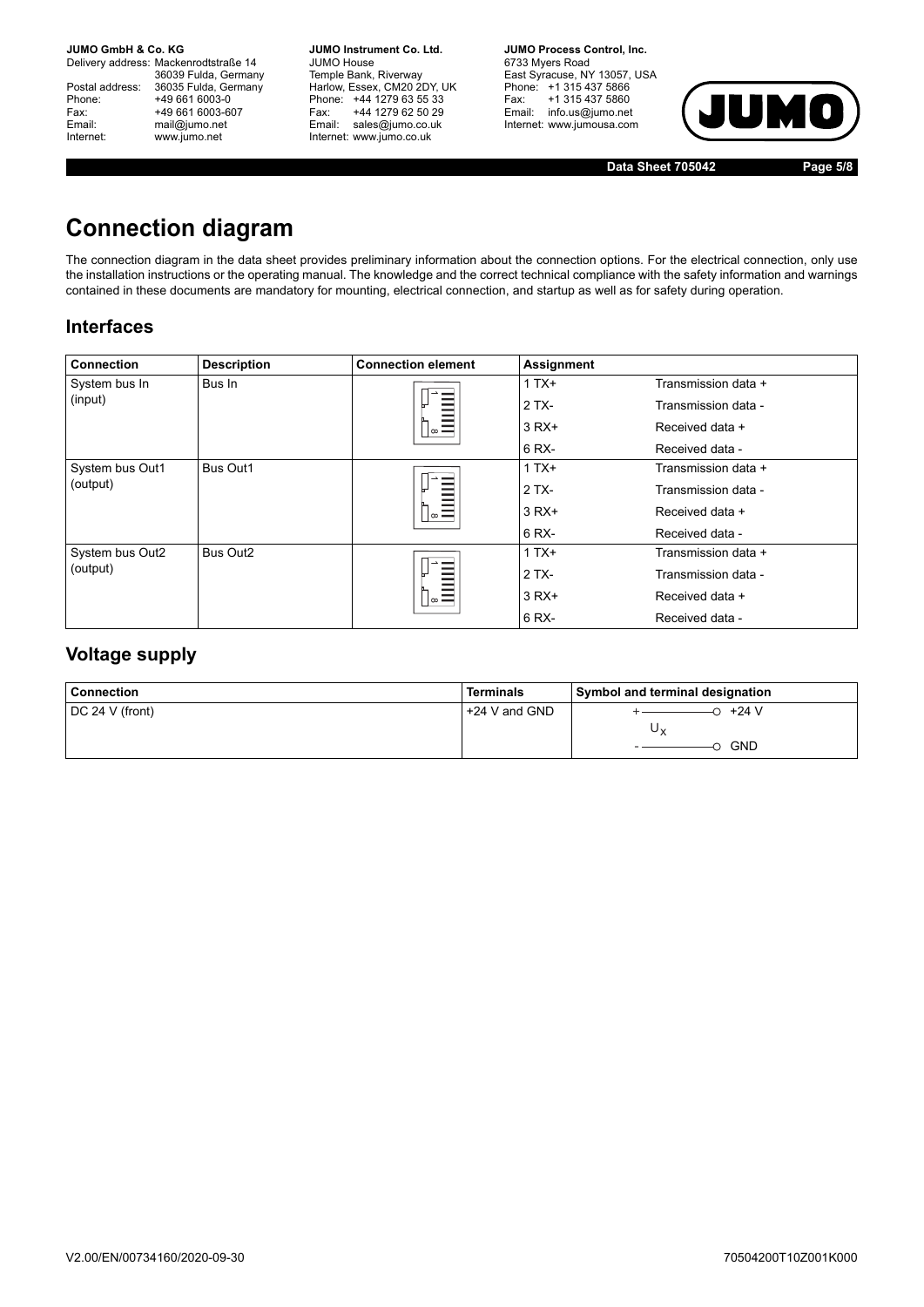Delivery address: Mackenrodtstraße 14 36039 Fulda, Germany Postal address: 36035 Fulda, Germany<br>Phone: +49 661 6003-0 Phone: +49 661 6003-0<br>Fax: +49 661 6003-6 Fax: +49 661 6003-607<br>
Email: mail@jumo.net mail@jumo.net Internet: www.jumo.net

**JUMO Instrument Co. Ltd.** JUMO House Temple Bank, Riverway<br>Harlow, Essex, CM20 2DY, UK Phone: +44 1279 63 55 33<br>Fax: +44 1279 62 50 29 +44 1279 62 50 29 Email: sales@jumo.co.uk Internet: www.jumo.co.uk

**JUMO Process Control, Inc.** 6733 Myers Road East Syracuse, NY 13057, USA Phone: +1 315 437 5866<br>Fax: +1 315 437 5860 Email: info.us@jumo.net Internet: www.jumousa.com

**Data Sheet 705042 Page 6/8**

# **Display, operating, and connection elements**



- (1) Status displays (LED): P = Voltage supply  $S =$  Status
- (2) Voltage supply Out, DC 24 V
- (3) Side system bus Out (output)
- (4) System bus Out2 (output)
- (5) System bus Out1 (output)
- (6) System bus In (input)
- (7) 2 rotary coding switches (setting of the alias device address)
- (8) Voltage supply In, DC 24 V

## **Electrical isolation**



(1) Functional galvanic isolation for connection of SELV or PELV electrical circuits.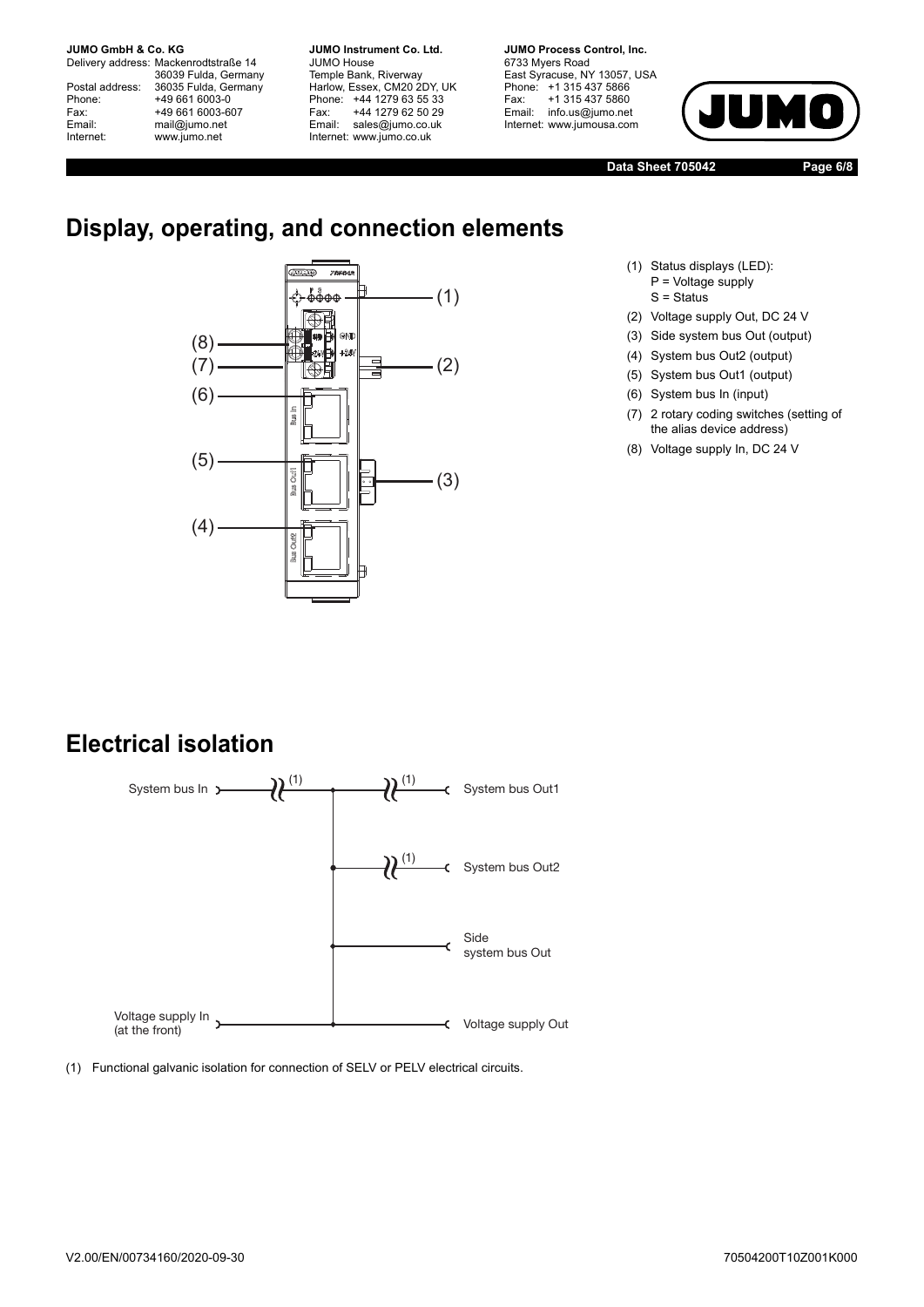Delivery address: Mackenrodtstraße 14 36039 Fulda, Germany<br>Postal address: 36035 Fulda, Germany Phone: +49 661 6003-0<br>
Fax: +49 661 6003-6<br>
Email: mail@jumo.net +49 661 6003-607 Email: mail@jumo.net<br>Internet: www.iumo.net www.jumo.net

**JUMO Instrument Co. Ltd.** JUMO House Temple Bank, Riverway<br>Harlow, Essex, CM20 2DY, UK Phone: +44 1279 63 55 33<br>Fax: +44 1279 62 50 29 +44 1279 62 50 29 Email: sales@jumo.co.uk Internet: www.jumo.co.uk

**JUMO Process Control, Inc.** 6733 Myers Road East Syracuse, NY 13057, USA<br>Phone: +1 315 437 5866<br>Fax: +1 315 437 5860 rax. Tribitary 5000 Internet: www.jumousa.com



**Data Sheet 705042 Page 7/8**

## **Compatibility**

#### **JUMO variTRON**

See data sheet of the relevant central processing unit JUMO variTRON: Data sheet 70500x



**Dimensions**